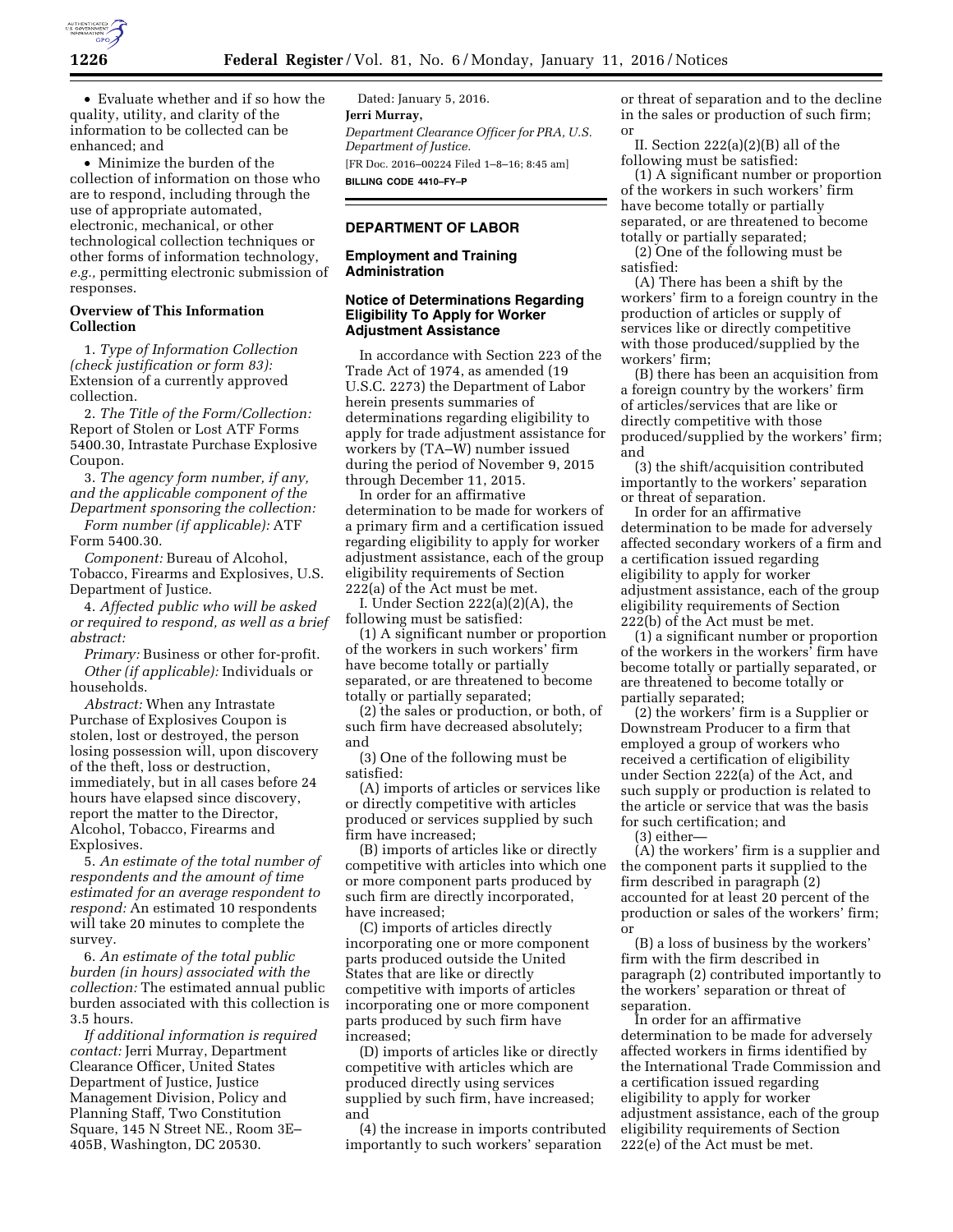(1) the workers' firm is publicly identified by name by the International Trade Commission as a member of a domestic industry in an investigation resulting in—

(A) an affirmative determination of serious injury or threat thereof under section 202(b)(1);

(B) an affirmative determination of market disruption or threat thereof under section 421(b)(1); or

(C) an affirmative final determination of material injury or threat thereof under section 705(b)(1)(A) or 735(b)(1)(A) of the Tariff Act of 1930 (19 U.S.C. 1671d(b)(1)(A) and 1673d(b)(1)(A));

(2) the petition is filed during the 1 year period beginning on the date on which—

(A) a summary of the report submitted to the President by the International Trade Commission under section 202(f)(1) with respect to the affirmative determination described in paragraph (1)(A) is published in the **Federal Register** under section 202(f)(3); or

(B) notice of an affirmative determination described in subparagraph (1) is published in the **Federal Register**; and

(3) the workers have become totally or partially separated from the workers' firm within—

(A) the 1-year period described in paragraph (2); or

(B) notwithstanding section 223(b)(1), the 1-year period preceding the 1-year period described in paragraph (2).

# **Affirmative Determinations for Worker Adjustment Assistance**

The following certifications have been issued. The date following the company name and location of each determination references the impact date for all workers of such determination.

The following certifications have been issued. The requirements of Section 222(a)(2)(A) (increased imports) of the Trade Act have been met.

| TA-W No. | Subject firm                                                                                             | Location         | Impact date         |
|----------|----------------------------------------------------------------------------------------------------------|------------------|---------------------|
| 85,295   | Bimbo Bakeries USA, Inc., BBU, Inc., Earthgrains Baking Companies,<br>Inc.                               | Sioux City, IA   | May 7, 2013.        |
| 85,516   |                                                                                                          | Fresno, CA       | September 3, 2013.  |
| 85,959   | Wirerope Works Inc., Manpower, Depasquale Staffing Services                                              | Williamsport, PA | April 24, 2014.     |
| 86,099   |                                                                                                          | Landrum, SC      | June 16, 2014.      |
| $90.015$ |                                                                                                          | Greeley, CO      | January 1, 2014.    |
| $90.050$ |                                                                                                          | Fairmont, WV     | January 1, 2014.    |
| $90,056$ | Parker Hannifin Corporation, Racor Division, Aerotek, Ambassador Per-<br>sonnel.                         |                  | November 10, 2014.  |
| $90.078$ |                                                                                                          | Granite City, IL | January 1, 2014.    |
| $90,131$ | A.P. Green Refractories, Inc., A.P. Green Industries, Inc., Harbison<br>Walker International, Inc., etc. | Oak Hill, OH     | January 1, 2014.    |
| $90,161$ |                                                                                                          | Wichita, KS      | January 1, 2014.    |
| 90.281   | Verso Corporation, Wickliffe Mill, Select Staffing, U.S., Security Associ-<br>ates and ABBCO Janito.     | Wickliffe, KY    | January 1, 2014.    |
| $90,298$ | Roaring Spring Blank Book Company, Roaring Spring Paper Products                                         | Martinsburg, PA  | January 1, 2014.    |
| 90,327   |                                                                                                          | Sandusky, OH     | January 1, 2014.    |
| $91,008$ | Expera Old Town, LLC, Expera Specialty Solutions, LLC, Red Shield<br>Acquisition, etc.                   | Old Town, ME     | September 30, 2014. |

#### The following certifications have been issued. The requirements of Section 222(a)(2)(B) (shift in production or services) of the Trade Act have been met.

| TA-W No.           | Subject firm                                                                                                       | Location                            | Impact date                          |
|--------------------|--------------------------------------------------------------------------------------------------------------------|-------------------------------------|--------------------------------------|
| 85,097             | Dex Media, Super Media Services LLC, Advantage Technical<br>Resourcing (TAC).                                      | Middleton, MA                       | February 21, 2013.                   |
| 85,394             | Merck Sharp & Dohme Corporation, Merck & Co., Inc., Medicinal Chem-<br>istry Group, Agile-1, Jones Lang LaSalle.   | Rahway, NJ                          | June 24, 2013.                       |
| 85,586<br>$85,601$ | Pitney Bowes Inc., U.S. Mailing Division, North American Order Man-                                                | Mechanicsburg, PA<br>Troy, NY       | October 9, 2013.<br>October 7, 2013. |
| 85,656             | agement Department.<br>Sprint/United Management Company, Enterprise Testing Services, IBM                          |                                     | November 18, 2013.                   |
| 85,752             | Lear Corporation, Corporate Division, Shared Services-Accounts Pay-<br>able.                                       | Overland Park, KS<br>Southfield, MI | January 6, 2014.                     |
| 85,829             | Sony Puerto Rico, Inc., Brenda Marrero & Associate Group and Innova<br>Industrial Contractor.                      | Guaynabo, PR                        | February 10, 2014.                   |
| 85,992             |                                                                                                                    |                                     | May 6, 2014.                         |
| $86,069$           | Schlumberger Technology Corporation, Journey Management Center<br>Operators, Advantage Staffing, ICONMA, LLC, etc. | Kellyville, OK                      | June 4, 2014.                        |
| 86,071             |                                                                                                                    | Athens, GA                          | June 5, 2014.                        |
| 86,075             | EPIC Technologies, LLC, NEO Technologies Solutions                                                                 |                                     | July 13, 2014.                       |
| $90,002$           | Caterpillar Inc., Advanced Components Systems Division, & Building KK,<br>etc.                                     | East Peoria, IL                     | January 1, 2014.                     |
| 90,037             | Bush Industries, Inc., Mason Drive Facility, Express Employment Profes-<br>sionals, US Security Assoc.             | Jamestown, NY                       | September 20, 2015.                  |
| 90,037A            |                                                                                                                    | Jamestown, NY                       | January 1, 2014.                     |
| 90,037B            | Bush Industries, Inc., Allen Street Facility, Express Employment Profes-<br>sionals, US Security Assoc.            | Jamestown, NY                       | September 20, 2015.                  |
|                    | 90,037C    Kelly Services, Bush Industries, Inc., Allen Street Facility    Jamestown, NY    January 1, 2014.       |                                     |                                      |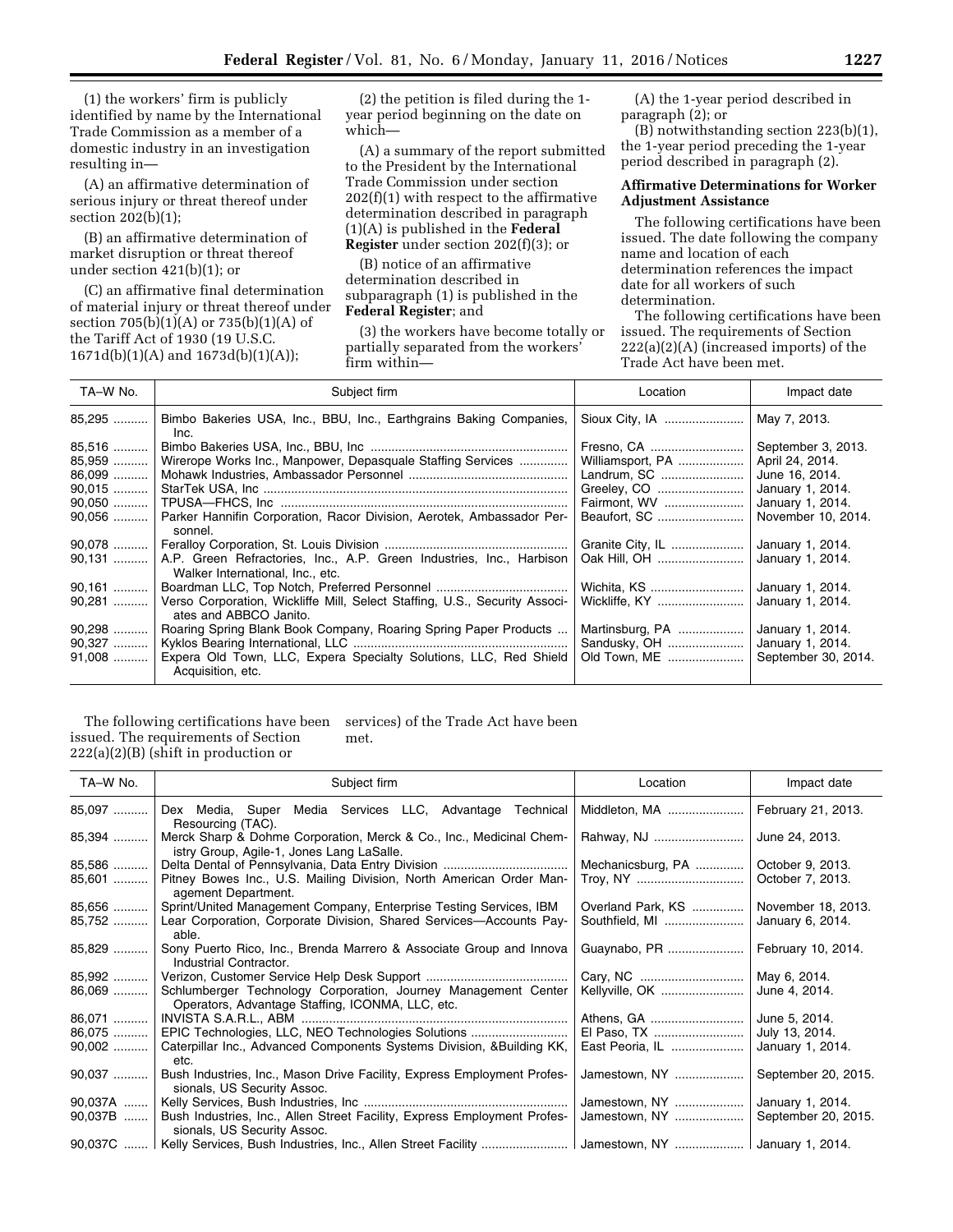| TA-W No.                       | Subject firm                                                                                                                                                         | Location                                               | Impact date                                              |
|--------------------------------|----------------------------------------------------------------------------------------------------------------------------------------------------------------------|--------------------------------------------------------|----------------------------------------------------------|
| 90,039                         | Flik Hospitality Group, North America, Mondelez International                                                                                                        | Wilkes-Barre, PA                                       | January 1, 2014.                                         |
| 90,041<br>90,065               | Capital One US Card Operations, Capital One Services II LLC, Capital<br>One Services, LLC, etc.                                                                      | Youngwood, PA                                          | April 21, 2014.<br>January 1, 2014.                      |
| 90,075                         | Symantec Corporation, Technical Support, Veritas Software Corporation,<br>Pro Unlimited, Inc., etc.                                                                  | Springfield, OR                                        | January 1, 2014.                                         |
| 90,079<br>90,083               | Hewlett Packard Company, Global Procurement Division, ADEA Solu-                                                                                                     | Nazareth, PA<br>Corvallis, OR                          | January 1, 2014.<br>January 1, 2014.                     |
| 90,084                         | tions, etc.<br>Pacific Interpreters, Language Line Services, Languageline, LLC, Sling-<br>Shot Connections.                                                          | Portland, OR                                           | January 1, 2014.                                         |
| 90,087                         | ClosetMaid, Emerson Electric Company, Volt Workforce Solutions, Se-<br>lect Staffing.                                                                                | Chino, CA                                              | January 1, 2014.                                         |
| 90,089<br>90,093               | Delphi Connection Systems, LLC, Delphi Automotive, LLC                                                                                                               | Irvine, CA<br>Culloden, WV                             | January 1, 2014.<br>November 3, 2014.                    |
| 90,097                         | Sandvik Mining and Construction USA, LLC, Sandvik, Inc., Work Per-<br>sonnel Services.                                                                               | Bristol, VA                                            | January 1, 2014.                                         |
| 90,115<br>90,115A<br>$90,115B$ | Maersk Agency USA, Inc., Finance Division, Talent Bridge                                                                                                             | Charlotte, NC<br>The Woodlands, TX<br>Florham Park, NJ | January 1, 2014.<br>January 1, 2014.<br>January 1, 2014. |
| 90,119                         | DFS Corporate Services, LLC, Business Technology Student Loan Pro-<br>duction Support Division & DSL, etc.                                                           | Pittsford, NY                                          | January 1, 2014.                                         |
| 90,141                         | Capital One US Card Operations, Capital One Services II, LLC, Capital<br>One, National Association.                                                                  | Sioux Falls, SD                                        | January 1, 2014.                                         |
| 90,145                         |                                                                                                                                                                      | Purchase, NY                                           | January 1, 2014.                                         |
| 90,147                         | Exterran Energy Solutions, LP, American Staff Corp., Employee Solu-<br>tions, etc.                                                                                   | Broken Arrow, OK                                       | January 1, 2014.                                         |
| 90,156                         | Boston Scientific, EP Technologies, Barrett Business Services                                                                                                        | San Jose, CA<br>Fremont, CA                            | January 1, 2014.<br>January 1, 2014.                     |
| $90,156A$<br>90,166            | Boston Scientific, Target Therapeutics, Barrett Business Services<br>Dresser, Inc., Dresser Masoneilan, General Electric Measurement and<br>Control, etc.            | Avon, MA                                               | May 9, 2015.                                             |
| $90,166A$                      | Kelly Services, NEED, Op Amp, Softek, Aerotek, and APN Software So-<br>lutions, Dresser Masoneilan, General Electric Measurement and Con-<br>trol, etc.              | Avon, MA                                               | January 1, 2014.                                         |
| 90,168                         | Transamerica Life Insurance Company, Enterprise Business Services,<br>Computer Sciences Corporation, etc.                                                            | Los Angeles, CA                                        | January 1, 2014.                                         |
| 90,170                         |                                                                                                                                                                      | Greenwood Village, CO                                  | January 1, 2014.                                         |
| 90,224                         |                                                                                                                                                                      | Fort Worth, TX                                         | January 1, 2014.                                         |
| 90,226<br>90,234               | Toyota Tsusho America, Inc., Pasona, Robert Half, Top Chicago, Delta<br>Search Group, etc.<br>Parker Hannifin Corporation, Medical Systems Division, Kimco Staffing. | Farmington Hills, MI<br>Anaheim, CA                    | January 1, 2014.<br>January 1, 2014.                     |
| 90,262                         | NCO Financial Systems, Inc., Expert Global Solutions, EGS Financial<br>Care, Inc.                                                                                    | St. Joseph, MO                                         | January 1, 2014.                                         |
| 90,265                         | Osram Sylvania, Inc., Victory Personnel Services, Inc., Yoh Services,<br>LLC.                                                                                        | Wellsboro, PA                                          | December 14, 2015.                                       |
| 90,279<br>90,299               | Leon Interiors, Inc., Leon Plastics, Inc. Employment Group, Adecco,<br>Manpower, Aerotek, etc.                                                                       | Overland Park, KS<br>Grand Rapids, MI                  | January 1, 2014.<br>January 1, 2014.                     |
| 90,321                         |                                                                                                                                                                      | York, PA                                               | January 1, 2014.                                         |
| 90,331                         |                                                                                                                                                                      | New Hyde Park, NY                                      | January 1, 2014.                                         |
| 91,006                         | Vocollect, Inc., Honeywell International, Inc., Cortech, GDKN Corpora-<br>tion, Manpower, etc.                                                                       | Monroeville, PA                                        | September 30, 2014.                                      |
| 91,007<br>91,009               | Pl. U.S. Holding, Inc., Rheem Sales Company, Inc., Rheem Manufac-<br>turing Company, etc.                                                                            | Brook Park, OH<br>Fort Smith, AR                       | September 30, 2014.<br>October 25, 2015.                 |
| 91,017                         | American Airlines, Inc., Texas Aero Engine Services, LLC                                                                                                             | Fort Worth, TX                                         | October 2, 2014.                                         |
| 91,027                         |                                                                                                                                                                      | Winchester, IN                                         | October 2, 2014.                                         |
| 91,030                         | Mitsubishi Motors North America, Inc., Mitsubishi Motors Corporation                                                                                                 |                                                        | October 6, 2014.                                         |
|                                | Manufacturing Division, ETG, etc.                                                                                                                                    |                                                        |                                                          |
| 91,042                         | Airboss Defense Inc., Vermont Division, AirBoss of America                                                                                                           | Milton, VT                                             | October 8, 2014.                                         |
| 91,052                         | EnerSys Energy Products, Inc., EnerSys, Corporate Care                                                                                                               | Warrensburg, MO                                        | October 13, 2014.                                        |
| 91,055<br>91,056               | Emerson Tool Company, Finance and Administration Divisions                                                                                                           | St. Louis, MO<br>Lindenhurst, NY                       | October 15, 2014.<br>October 15, 2014.                   |
| 91,067                         |                                                                                                                                                                      | Mount Laurel, NJ                                       | October 21, 2014.                                        |
| 91,079                         |                                                                                                                                                                      |                                                        | October 27, 2014.                                        |
| 91,085                         | YP Advertising & Publishing LLC, Maryland Heights, Missouri Division,<br>Digital Operations Group, etc.                                                              | Maryland Heights, MO                                   | October 29, 2014.                                        |
| 91,111                         | Parker Hannifin Corporation, Intertech Drive, Gear Pump Division,<br>Aerotek.                                                                                        | Youngstown, OH                                         | October 30, 2014.                                        |
| 91,172                         |                                                                                                                                                                      | Morocco, IN                                            | November 23, 2014.                                       |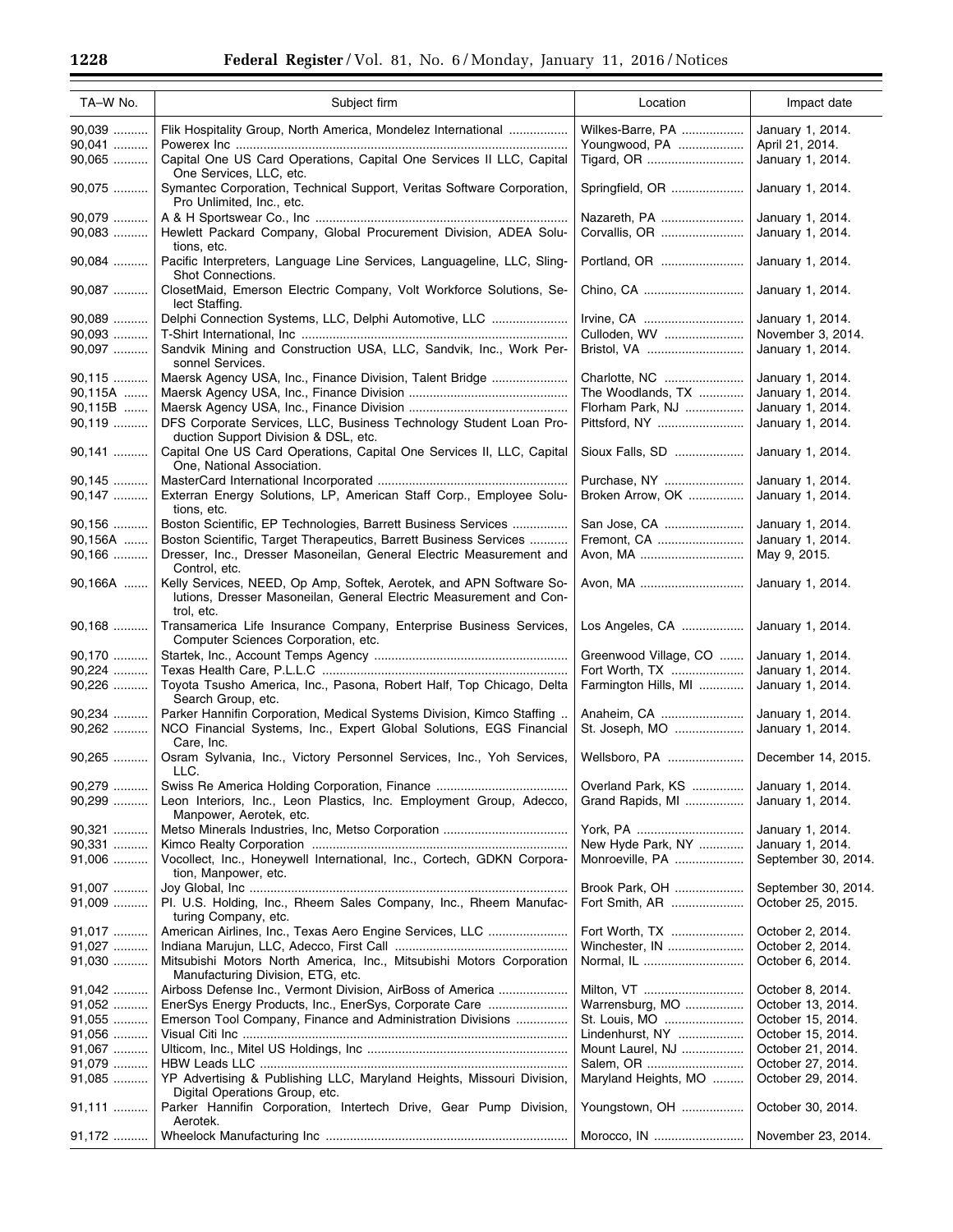The following certifications have been issued. The requirements of Section 222(b) (supplier to a firm whose workers

are certified eligible to apply for TAA) of the Trade Act have been met.

| TA-W No. | Subject firm                                            | Location           | Impact date       |
|----------|---------------------------------------------------------|--------------------|-------------------|
|          |                                                         |                    | January 28, 2013. |
|          | 90,284  Bloomington Normal Seating Company, People Link | <b>Normal. IL </b> | January 1, 2014.  |

issued. The requirements of Section

The following certifications have been 222(b) (downstream producer for a firm whose workers are certified eligible to apply for TAA) of the Trade Act have been met.

| TA-W No. | Subject firm                                                    | Location | Impact date         |
|----------|-----------------------------------------------------------------|----------|---------------------|
|          | 90,036  Bush Industries of Pennsylvania, Inc., Labor Ready      | Erie, PA | September 20, 2015. |
|          | 90,036A    Kelly Services, Bush Industries of Pennsylvania, Inc |          | January 1, 2014.    |

# **Negative Determinations for Worker Adjustment Assistance**

criteria for worker adjustment assistance have not been met for the reasons specified.

The investigation revealed that the criterion under paragraph (a)(1), or

(b)(1), or (c)(1) (employment decline or threat of separation) of section 222 has not been met.

In the following cases, the investigation revealed that the eligibility

| TA–W No. | Subject firm | Location | Impact date |
|----------|--------------|----------|-------------|
|          |              |          |             |

The investigation revealed that the criteria under paragraphs (a)(2)(A)(i)

(decline in sales or production, or both) and (a)(2)(B) (shift in production or

services to a foreign country) of section 222 have not been met.

| TA-W No. | Subject firm                                                                                      | Location         | Impact date |
|----------|---------------------------------------------------------------------------------------------------|------------------|-------------|
|          | 85,165    Esterline Memtron Input Components, Esterline Technologies, Trillium    Frankenmuth, MI | Broken Arrow, OK |             |

The investigation revealed that the criteria under paragraphs (a)(2)(A)

(increased imports) and (a)(2)(B) (shift in production or services to a foreign

country) of section 222 have not been met.

| TA-W No.           | Subject firm                                                                                  | Location                     | Impact date |
|--------------------|-----------------------------------------------------------------------------------------------|------------------------------|-------------|
| $85,064$<br>85,075 | Duro Textiles, LLC, Finishing and Print Plants, Patriarch Partners, LLC,<br>LT Staffing, etc. | Blairs, VA<br>Fall River, MA |             |
| 85,093             |                                                                                               |                              |             |
| 85,114             | Predator Systems, Inc., Curtiss-Wright Controls, Aerotek Commercial<br>Staffing.              | Boca Raton, FL               |             |
| 85,158             | Cox Communications California LLC, Retention Group, Zero Chaos                                | Rancho Santa Margarita, CA   |             |
| 85,290             | Rigaku Innovative Technologies, Inc., Rigaku America Holding Com-<br>pany, SAXS Systems.      | Auburn Hills, MI             |             |
|                    |                                                                                               | Long Beach, CA               |             |
| 85,403             | BAE Systems Aerospace & Defense Group, Inc., Protection Sys-<br>tems Division, The Job Shop.  | McKee, KY                    |             |
| 85,403A            | BAE Systems Aerospace & Defense Group, Inc., Protection Sys-<br>tems Division, The Job Shop.  | Annville, KY                 |             |
| 85,448             | UnitedHealth One, UnitedHealth Group, Golden Rule Insurance Com-   Lawrenceville, IL<br>pany. |                              |             |
| 85,448A            | UnitedHealth One, UnitedHealth Group, Golden Rule Insurance Com-   Indianapolis, IN<br>pany.  |                              |             |
| 85,448B            | UnitedHealth One, UnitedHealth Group, Golden Rule Insurance Com-                              | Green Bay, WI                |             |
|                    | pany.                                                                                         |                              |             |
|                    |                                                                                               | Clarendon, PA                |             |
| 85,543             | Momentive Performance Materials Quartz, Inc., Quartz and Ceramics,                            | Hebron, OH                   |             |
|                    | Momentive Performance Materials, Inc.                                                         |                              |             |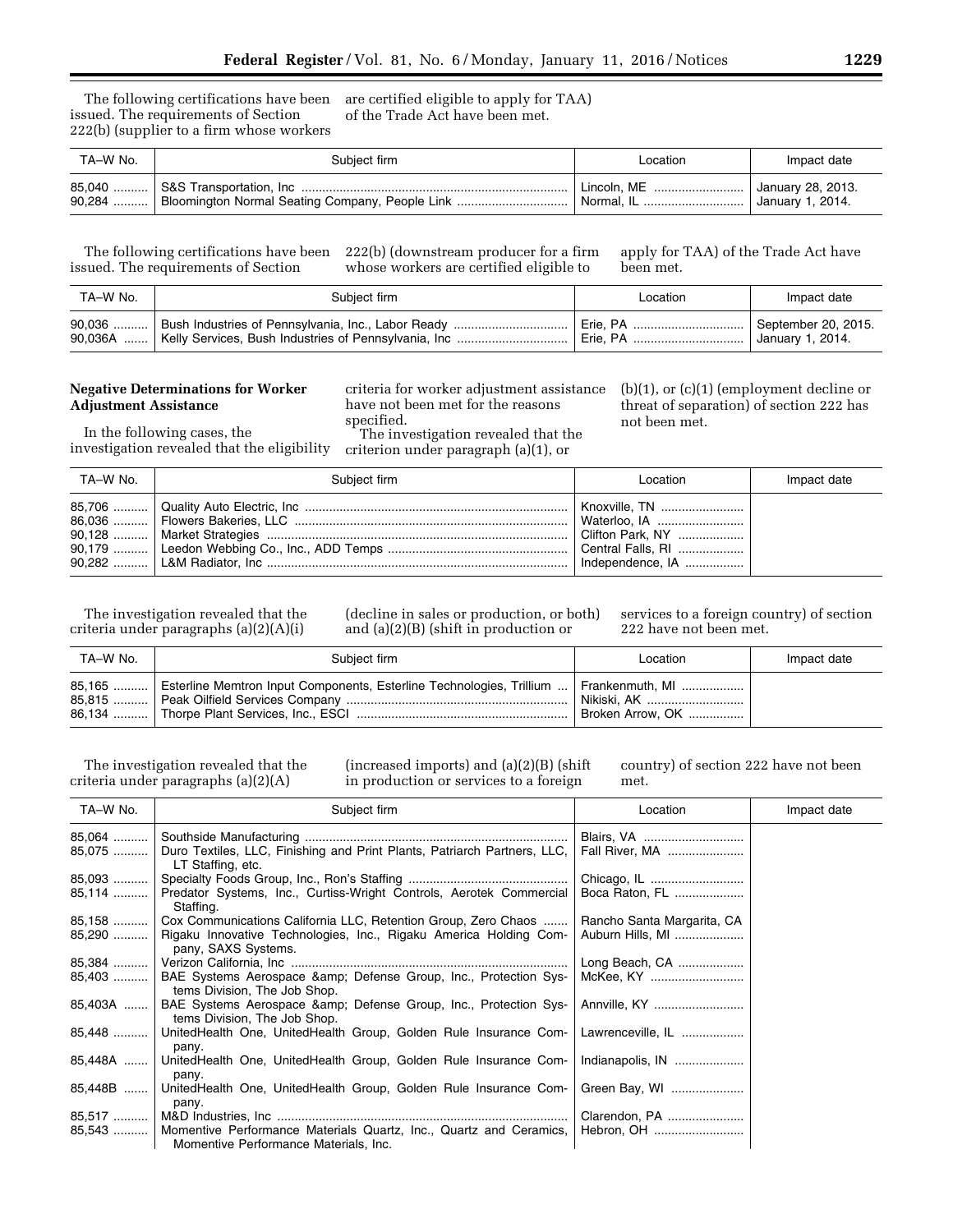| TA-W No. | Subject firm                                                                                          | Location           | Impact date |
|----------|-------------------------------------------------------------------------------------------------------|--------------------|-------------|
| 85,649   | Oshkosh Defense, LLC, Oshkosh Corporation, Accountemps, STS Tech-<br>nical Services, etc.             | Oshkosh, WI        |             |
| 85,670   | Verizon Communications, Livesource Directory Assistance Operators                                     |                    |             |
| 85,769   |                                                                                                       |                    |             |
| 85,775   |                                                                                                       | Farmers Branch, TX |             |
| 85,791   | MWI Veterinary Supply Co., MWI Veterinary Supply, Inc., Ambassador,<br>Express Pros, Mega Force, etc. | Warsaw, NC         |             |
| $85,825$ | OxyHeal Health Group, Inc., Traumatic Brain Injury Program (TBI)                                      | Camp Lejeune, NC   |             |
| 85,838   | Bethany Christian Services, Transitional Foster Care, Bethany Christian<br>Services USA.              | Holland, MI        |             |
| 85,925   |                                                                                                       | Fullerton, CA      |             |
| 85,932   | Mohican Mills, Inc., Fab Industries Corporation, Tallent Force                                        | Lincolnton, NC     |             |
| 85,942   | Halliburton, Drilling Fluids, Oil Field Technical Services, Oil Consultants<br>Limited.               | Pocasset, OK       |             |
| 85,985   | Covidien LP, Covidien, PLC, Medical Device Division                                                   | Pompano Bay, FL    |             |
| 86,000   | Cudd Pumping Services, Inc., RPC, Inc., Megalodon Services, Inc                                       | Seminole, OK       |             |
| 86,013   | Samson Resources Corporation, Allred Construction, Accounting Prin-<br>cipals, Addison Group, etc.    | Tulsa, OK          |             |
| 86,021   |                                                                                                       | Canutillo, TX      |             |
| 86.023   |                                                                                                       | Tulsa, OK          |             |
| 86,051   |                                                                                                       | Union City, OK     |             |
| $86,110$ |                                                                                                       | Forks, WA          |             |
| 86,131   |                                                                                                       |                    |             |
| $90,005$ | Genesis Administrative Services LLC, Genesis Healthcare LLC                                           | Albuquerque, NM    |             |
| 90,031   | CUDD Pressure Control, Inc., Canton District, RPC, Inc                                                |                    |             |
| 90,074   | IPS Engineering, LLC, Aerotek and the Rowland Group                                                   | Tulsa, OK          |             |
| 90,237   | YellowPages.com, LLC, San Francisco Division, Digital Operations                                      | San Francisco, CA  |             |
|          | Group, YP LLC, etc.                                                                                   |                    |             |

# **Determinations Terminating Investigations of Petitions for Worker Adjustment Assistance**

After notice of the petitions was published in the **Federal Register** and on the Department's Web site, as required by Section 221 of the Act (19 U.S.C. 2271), the Department initiated investigations of these petitions.

The following determinations terminating investigations were issued because the petitioner has requested that the petition be withdrawn.

| TA–W No. | Subject firm | Location       | Impact date |
|----------|--------------|----------------|-------------|
|          |              | Greenville, SC |             |

The following determinations terminating investigations were issued in cases where these petitions were not filed in accordance with the requirements of 29 CFR 90.11. Every petition filed by workers must be signed

by at least three individuals of the petitioning worker group. Petitioners separated more than one year prior to the date of the petition cannot be covered under a certification of a petition under Section 223(b), and

therefore, may not be part of a petitioning worker group. For one or more of these reasons, these petitions were deemed invalid.

| TA–W No. | Subject firm | Location                        | Impact date |
|----------|--------------|---------------------------------|-------------|
|          |              | New York, NY<br>Los Angeles, CA |             |

The following determinations terminating investigations were issued because the petitioning groups of

workers are covered by active certifications. Consequently, further investigation in these cases would serve no purpose since the petitioning group of workers cannot be covered by more than one certification at a time.

| TA–W No. | Subiect firm |                            |  |  |  | Location | Impact date                                                            |  |
|----------|--------------|----------------------------|--|--|--|----------|------------------------------------------------------------------------|--|
|          |              | Resourcing (Formerly TAC). |  |  |  |          | Dex Media, Super Media Services LLC, Advantage Technical Middleton, MA |  |